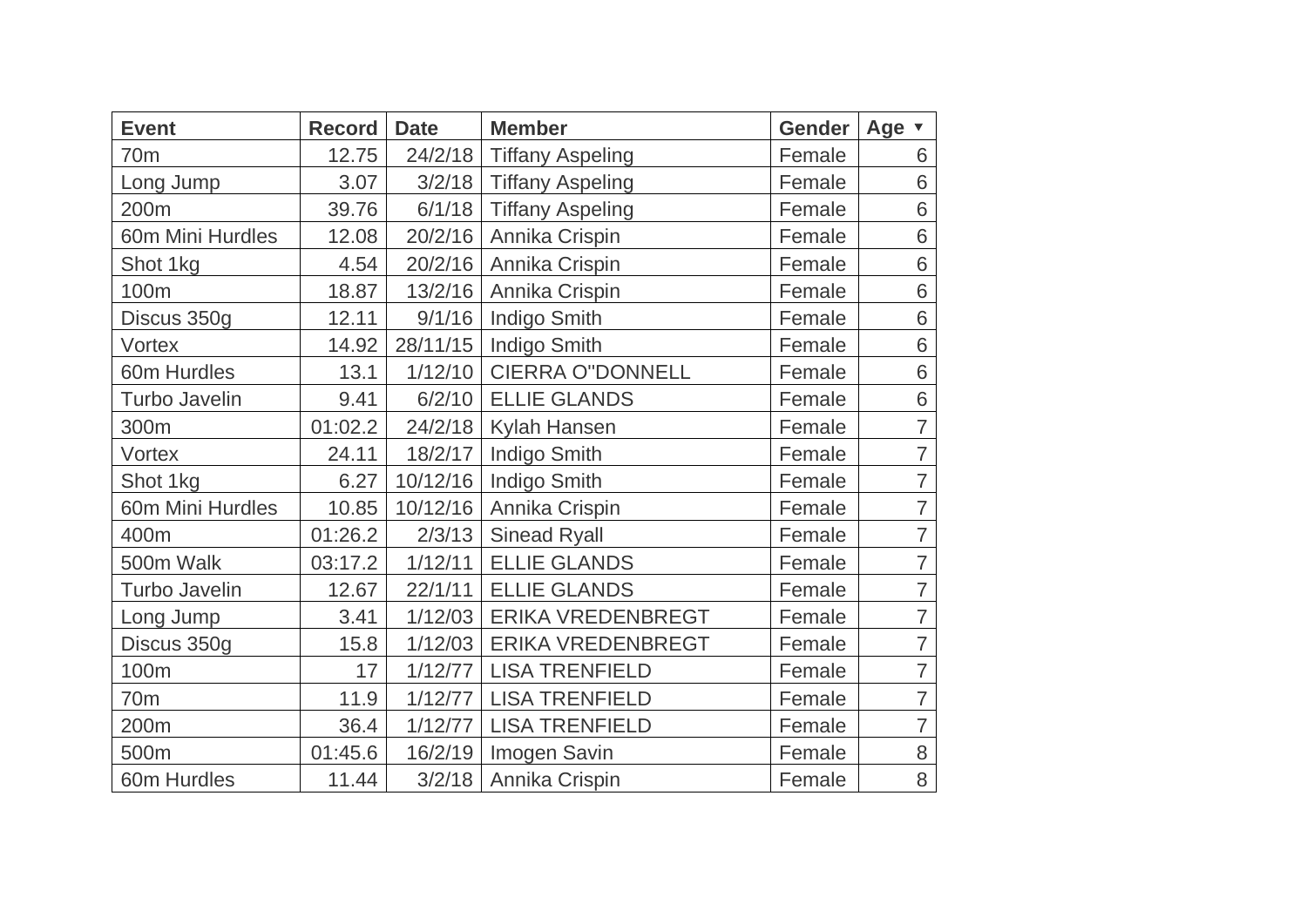| 500m Walk                | 02:43.3 |         | $1/12/12$ ELLIE GLANDS   | Female | 8              |
|--------------------------|---------|---------|--------------------------|--------|----------------|
| Long Jump                | 3.57    | 1/12/12 | <b>SHAE MILLINGTON</b>   | Female | 8              |
| <b>Turbo Javelin</b>     | 18.16   | 6/2/10  | ZAHLI JOLLY              | Female | 8              |
| <b>High Jump Scissor</b> | 1.06    | 1/12/09 | <b>KALANI INGRAM</b>     | Female | 8              |
| Triple Jump              | 7.59    | 1/12/04 | <b>ERIKA VREDENBREGT</b> | Female | 8              |
| Shot 1.5kg               | 6.96    | 1/12/88 | <b>DIJANA KUZET</b>      | Female | 8              |
| 100m                     | 15.66   | 1/12/86 | <b>DONNA PIKE</b>        | Female | 8              |
| 70m                      | 10.7    | 1/12/84 | <b>NATALEE ST JACK</b>   | Female | 8              |
| Discus 500g              | 19.97   | 1/12/82 | <b>JASNA DAMJANAC</b>    | Female | 8              |
| 600m                     | 02:08.0 | 1/1/81  | <b>Kylie Turner</b>      | Female | 8              |
| 200m                     | 33      | 1/12/75 | <b>ROBYN FLOWER</b>      | Female | 8              |
| 400m                     | 01:16.2 | 1/12/74 | <b>ROBYN FLOWER</b>      | Female | 8              |
| 800m                     | 02:50.1 | 22/2/20 | Isabella Edmondstone     | Female | $\mathsf 9$    |
| 700m Walk                | 03:40.8 | 8/12/12 | Shae Millington          | Female | $\overline{9}$ |
| <b>Turbo Javelin</b>     | 21.53   | 4/2/06  | <b>EMMA NARVA</b>        | Female | $\mathsf 9$    |
| <b>High Jump Scissor</b> | 1.23    | 1/12/05 | ERIKA VREDENBREGT        | Female | $\mathsf 9$    |
| 60m Hurdles              | 10.7    | 1/12/05 | <b>SHAYNE SOLIN</b>      | Female | $\overline{9}$ |
| <b>Triple Jump</b>       | 8.34    | 1/12/05 | ERIKA VREDENBREGT        | Female | $\overline{9}$ |
| 100m                     | 14.65   | 1/12/92 | <b>EBONY COPE</b>        | Female | $\overline{9}$ |
| 200m                     | 30.72   | 1/12/86 | NATALEE ST JACK          | Female | $\overline{9}$ |
| 400m                     | 01:11.8 | 1/12/86 | NATALEE ST JACK          | Female | $\overline{9}$ |
| Long Jump                | 4.27    | 1/12/85 | NATALEE ST JACK          | Female | $\overline{9}$ |
| 70 <sub>m</sub>          | 10.31   | 1/12/85 | NATALEE ST JACK          | Female | $\mathsf{9}$   |
| Discus 500g              | 25.89   | 1/12/83 | <b>JASNA DAMJANAC</b>    | Female | $\mathsf 9$    |
| Shot 2kg                 | 7.52    | 1/12/76 | <b>DARLENE HARRISON</b>  | Female | $\overline{9}$ |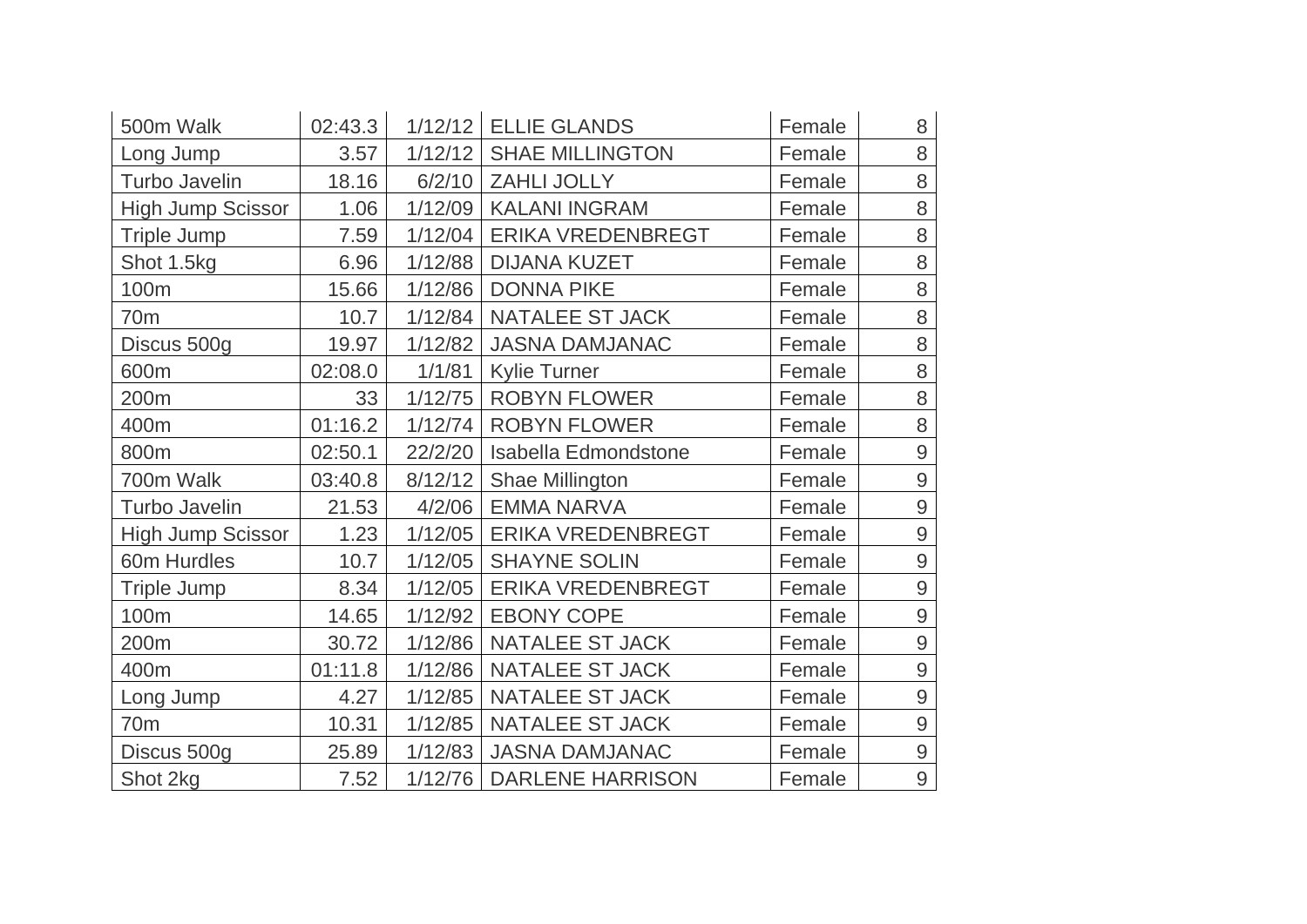| <b>Turbo Javelin</b>     | 17.82           |          | 10/2/18   Evie Hilditch | Female | 10 <sup>°</sup> |
|--------------------------|-----------------|----------|-------------------------|--------|-----------------|
| Long Jump                | 4.35            | 1/3/14   | Shae Millington         | Female | 10              |
| 1100m Walk               | 05:49.9         | 25/1/14  | Shae Millington         | Female | 10              |
| 60m Hurdles              | 10.65           | 23/2/13  | Mackenzee Ibbotson      | Female | 10              |
| Javelin                  | 23.99           | 1/12/11  | ZAHLI JOLLY             | Female | 10              |
| <b>High Jump Scissor</b> | 1.32            | 1/12/05  | ERIKA VREDENBREGT       | Female | 10              |
| 800m                     | 02:42.5         | 1/12/05  | <b>ALISON KIMBERLEY</b> | Female | 10              |
| Shot 2kg                 | 8.5             | 1/12/98  | <b>CARA EVANS</b>       | Female | 10              |
| 70 <sub>m</sub>          | 10 <sup>1</sup> | 1/12/89  | <b>DONNA PIKE</b>       | Female | 10              |
| 100m                     | 14.12           | 1/12/89  | <b>DONNA PIKE</b>       | Female | 10 <sup>°</sup> |
| 200m                     | 29.59           | 1/12/87  | <b>NATALEE ST JACK</b>  | Female | 10              |
| <b>Triple Jump</b>       | 9.02            | 1/12/87  | NATALEE ST JACK         | Female | 10              |
| Discus 500g              | 27.89           | 1/12/78  | <b>DARLENE HARRISON</b> | Female | 10              |
| 400m                     | 01:09.8         | 1/12/77  | <b>ROBYN FLOWER</b>     | Female | 10              |
| Discus 500g              | 24.89           | 25/1/20  | <b>Charlie Fletcher</b> | Female | 11              |
| 80m Hurdles              | 15.21           | 21/12/19 | Annika Crispin          | Female | 11              |
| Discus 750g              | 29.96           | 27/2/16  | <b>Isla Smith</b>       | Female | 11              |
| 1100m Walk               | 05:49.0         | 21/2/15  | Shae Millington         | Female | 11              |
| Long Jump                | 4.48            | 1/12/09  | <b>ASHLEE GLANDS</b>    | Female | 11              |
| 60m Hurdles              | 10.41           | 1/12/07  | <b>SHAYNE SOLIN</b>     | Female | 11              |
| <b>Triple Jump</b>       | 9.86            | 1/12/07  | <b>SHAYNE SOLIN</b>     | Female | 11              |
| High Jump                |                 |          |                         |        |                 |
| Fosbury                  | 1.38            | 1/12/07  | <b>SHAYNE SOLIN</b>     | Female | 11              |
| 100m                     | 13.78           | 1/12/02  | REBECCA LA MAIT         | Female | 11              |
| Shot 2kg                 | 10.66           | 1/12/99  | <b>CARA EVANS</b>       | Female | 11              |
| 400m                     | 01:06.7         | 1/12/93  | <b>EBONY COPE</b>       | Female | 11              |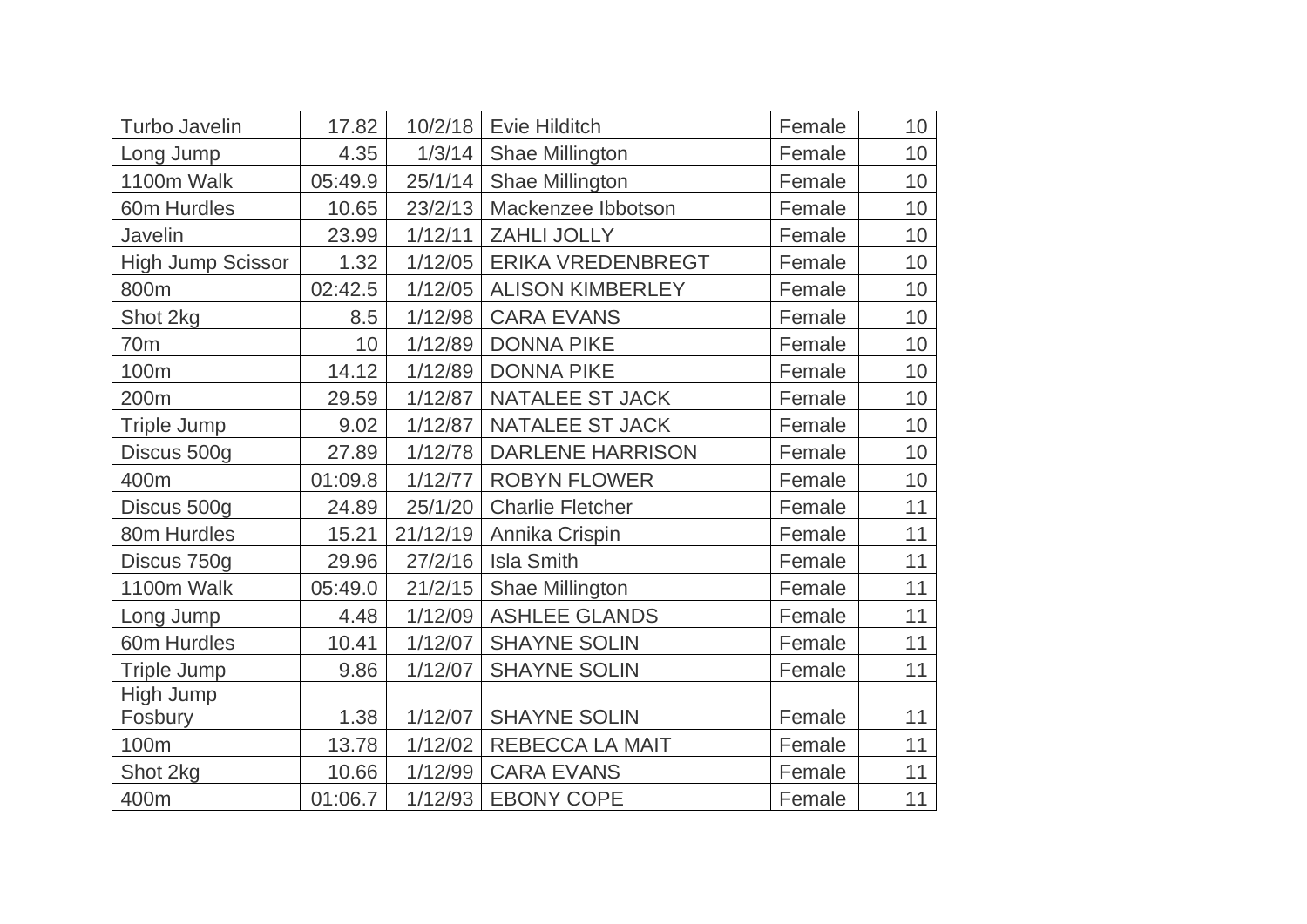| 1500m              | 05:28.9 | 1/12/91 | <b>KIM COTTERILL</b>     | Female | 11              |
|--------------------|---------|---------|--------------------------|--------|-----------------|
| 200m               | 28.3    | 1/12/79 | <b>CHRISTINE COLE</b>    | Female | 11              |
| 800m               | 02:39.1 | 1/12/78 | <b>ROBYN FLOWER</b>      | Female | 11              |
| Javelin            | 29.63   | 1/12/78 | <b>DIANNE NASH</b>       | Female | 11              |
| 80m Hurdles        | 15.05   | 22/2/20 | Evie Hilditch            | Female | 12              |
| High Jump          |         |         |                          |        |                 |
| Fosbury            | 1.5     | 25/1/20 | <b>Evie Hilditch</b>     | Female | 12              |
| 1500m Walk         | 07:50.3 | 20/2/16 | Shae Millington          | Female | 12              |
| <b>Javelin</b>     | 32.3    | 25/1/14 | Zahli Jolly              | Female | 12              |
| 60m Hurdles        | 10.17   | 1/12/10 | <b>MICHAELA PHILLIPS</b> | Female | 12              |
| Shot 2kg           | 11.92   | 1/12/05 | <b>MELISSA SALEM</b>     | Female | 12 <sub>2</sub> |
| <b>Triple Jump</b> | 10.11   | 1/12/95 | <b>EBONY COPE</b>        | Female | 12 <sub>2</sub> |
| Long Jump          | 4.81    | 1/12/94 | <b>KATIE DENNISON</b>    | Female | 12              |
| 1500m              | 05:17.7 | 1/12/94 | <b>DEBBIE COOMEY</b>     | Female | 12 <sub>2</sub> |
| 200m               | 27.78   | 1/12/89 | <b>NATALEE ST JACK</b>   | Female | 12              |
| 400m               | 01:03.5 | 1/12/80 | <b>CHRISTINE COLE</b>    | Female | 12              |
| 100m               | 13      | 1/12/80 | <b>CHRISTINE COLE</b>    | Female | 12              |
| Discus 750g        | 34.78   | 1/12/80 | <b>DARLENE HARRISON</b>  | Female | 12              |
| 800m               | 02:34.8 | 1/12/78 | <b>ROBYN FLOWER</b>      | Female | 12 <sub>2</sub> |
| 1500m Walk         | 07:20.5 | 26/1/19 | Lataya Lawrence          | Female | 13              |
| Long Jump          | 5.2     | 25/2/17 | <b>Bianka Richards</b>   | Female | 13              |
| 200m Hurdles       | 29.07   | 28/2/15 | Sophie White             | Female | 13              |
| 80m Hurdles        | 12.71   | 21/2/15 | Sophie White             | Female | 13              |
| Javelin            | 38.59   | 7/2/15  | Zahli Jolly              | Female | 13              |
| 1500m              | 05:05.9 | 1/12/09 | <b>ALISON KIMBERLEY</b>  | Female | 13              |
| <b>Triple Jump</b> | 10.67   | 1/12/07 | <b>ELLA SOLIN</b>        | Female | 13              |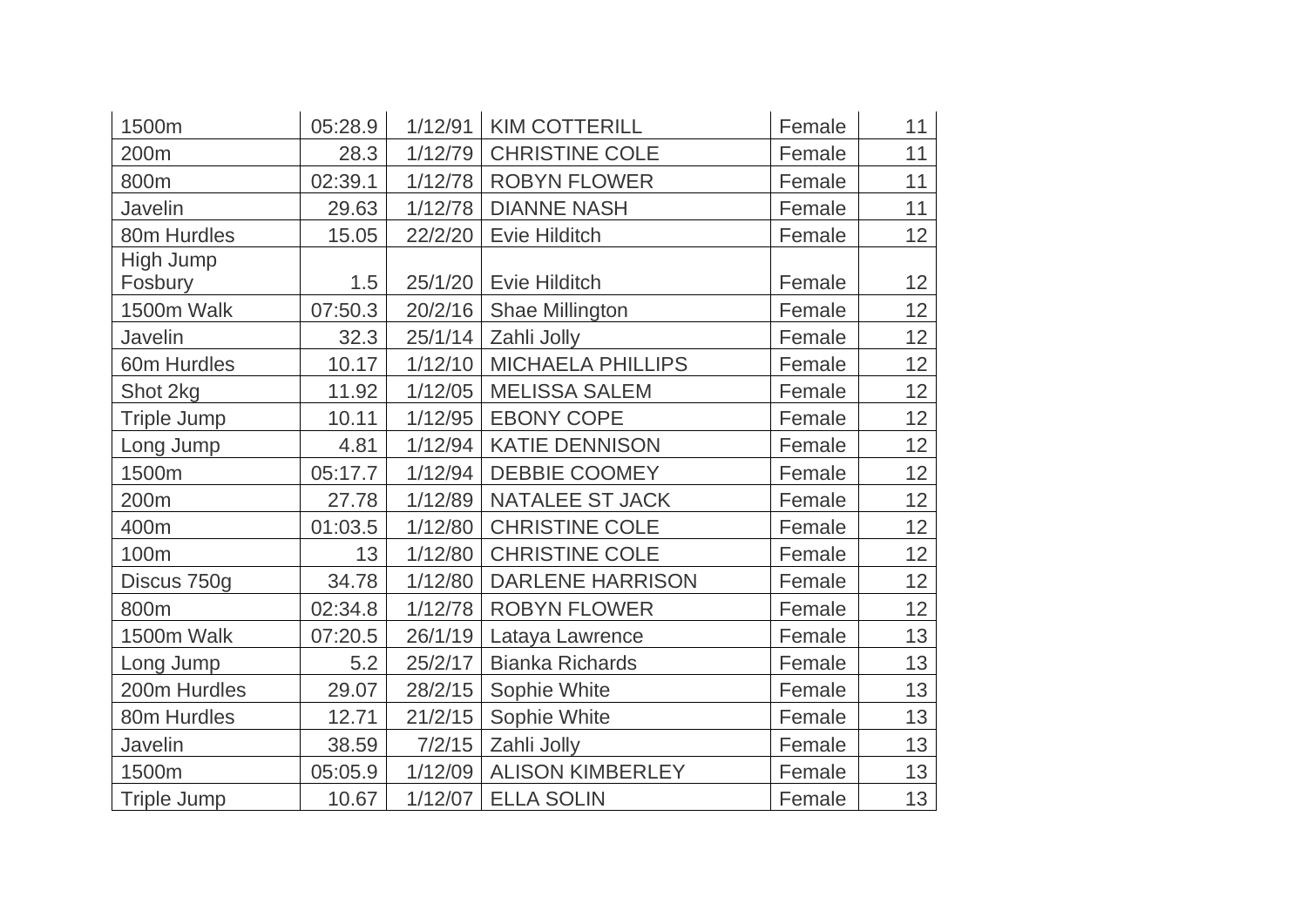| Shot 3kg           | 11.22   | 1/12/01  | <b>CARA EVANS</b>          | Female | 13 |
|--------------------|---------|----------|----------------------------|--------|----|
| Discus 750g        | 37.87   | 1/12/01  | <b>CARA EVANS</b>          | Female | 13 |
| 100m               | 12.76   | 1/12/96  | <b>EBONY COPE</b>          | Female | 13 |
| High Jump          |         |          |                            |        |    |
| Fosbury            | 1.6     |          | 1/12/95   EBONY COPE       | Female | 13 |
| 800m               | 02:27.8 | 1/12/87  | <b>TRACEY NcNAIR</b>       | Female | 13 |
| 200m               | 26.8    | 1/12/81  | <b>CHRISTINE COLE</b>      | Female | 13 |
| 400m               | 59.8    | 1/12/80  | <b>CHRISTINE COLE</b>      | Female | 13 |
| Long Jump          | 5.62    | 27/2/16  | Sophie White               | Female | 14 |
| 80m Hurdles        | 12.45   | 20/2/16  | Sophie White               | Female | 14 |
| 200m               | 27.08   | 20/2/16  | Sophie White               | Female | 14 |
| <b>Triple Jump</b> | 11.43   | 20/2/16  | Sophie White               | Female | 14 |
| 200m Hurdles       | 28.25   | 12/12/15 | Sophie White               | Female | 14 |
| Javelin            | 39.15   | 31/10/15 | Zahli Jolly                | Female | 14 |
| 400m               | 01:01.0 | 15/12/12 | <b>Chloe Leggett</b>       | Female | 14 |
| 800m               | 02:24.1 | 1/12/09  | <b>ALISON KIMBERLEY</b>    | Female | 14 |
| 1500m              | 05:04.8 | 1/12/09  | <b>ALISON KIMBERLEY</b>    | Female | 14 |
| High Jump          |         |          |                            |        |    |
| Fosbury            | 1.63    |          | 1/12/09   HANNAH CHUDLEIGH | Female | 14 |
| Discus 1kg         | 34.28   | 1/12/02  | <b>CARA EVANS</b>          | Female | 14 |
| Shot 3kg           | 11.81   | 1/12/02  | <b>CARA EVANS</b>          | Female | 14 |
| 1500m Walk         | 07:28.3 | 1/12/97  | <b>GEMMA WHITE</b>         | Female | 14 |
| 100m               | 12.42   | 1/12/97  | <b>EBONY COPE</b>          | Female | 14 |
| 400m               | 01:00.7 | 10/11/18 | <b>Lucia Groves</b>        | Female | 15 |
| 100m               | 12.44   | 11/2/17  | Sophie White               | Female | 15 |
| 90m Hurdles        | 12.97   | 11/2/17  | Sophie White               | Female | 15 |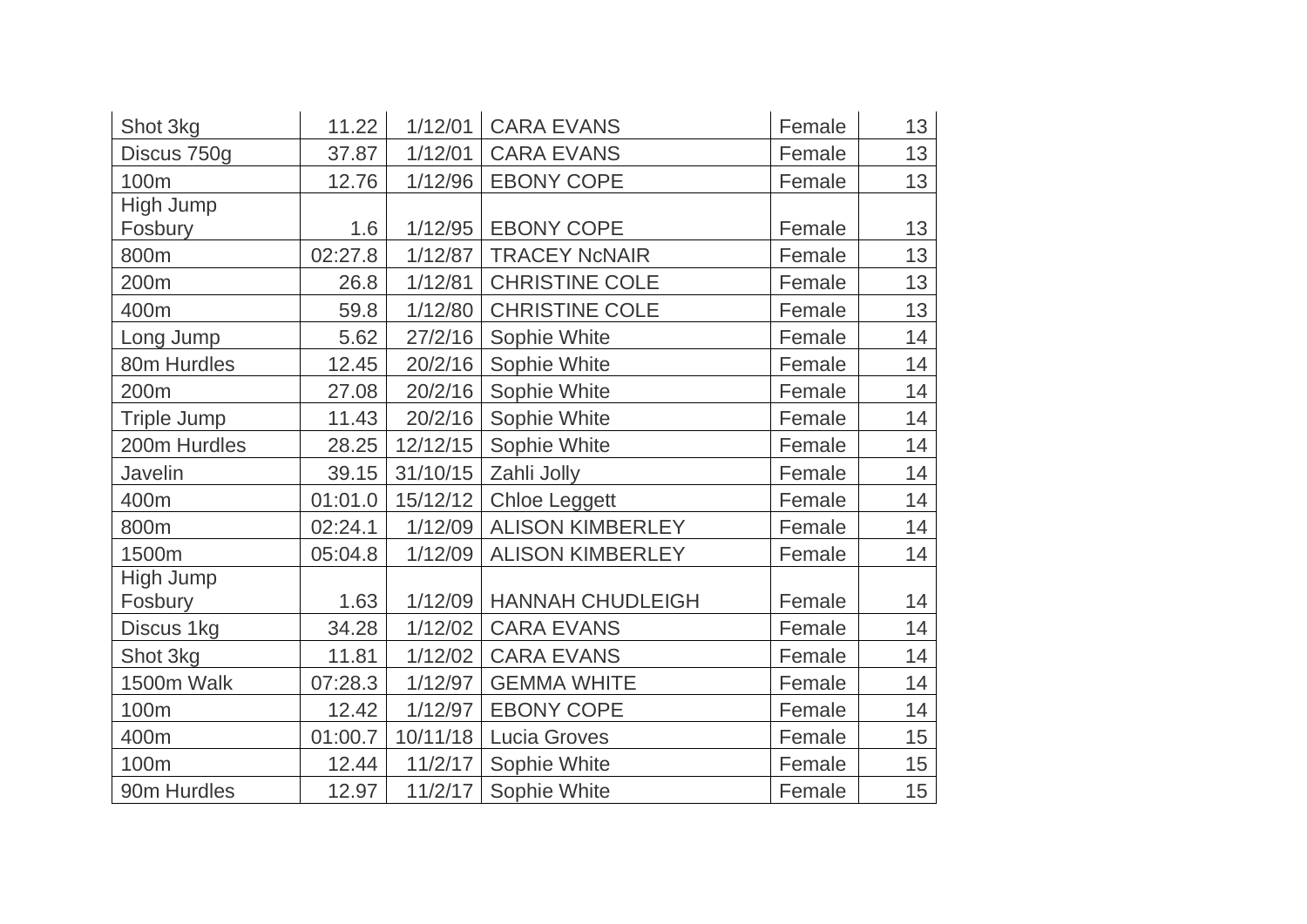| High Jump          |         |          |                                 |        |        |
|--------------------|---------|----------|---------------------------------|--------|--------|
| Fosbury            | 1.63    | 21/1/17  | <b>Adrienne Conway-Mortimer</b> | Female | $15\,$ |
| Javelin            | 36.97   | 10/12/16 | Zahli Jolly                     | Female | 15     |
| 300m Hurdles       | 49.04   | 8/10/16  | Sophie White                    | Female | 15     |
| 1500m              | 05:06.0 | 26/2/11  | Jemima Cummins                  | Female | 15     |
| 800m               | 02:23.6 | 1/12/09  | <b>ELLA SOLIN</b>               | Female | 15     |
| 200m Hurdles       | 29.27   | 1/12/09  | <b>ELLA SOLIN</b>               | Female | 15     |
| 1500m Walk         | 07:33.2 | 1/12/04  | <b>CATHERINE SWANN</b>          | Female | 15     |
| <b>Triple Jump</b> | 11.43   | 1/12/03  | <b>TENIKA DE MAMIEL</b>         | Female | 15     |
| Discus 1kg         | 35.4    | 1/12/03  | <b>CARA EVANS</b>               | Female | 15     |
| Shot 3kg           | 11.71   | 1/12/02  | <b>CARA EVANS</b>               | Female | 15     |
| Long Jump          | 5.65    | 1/12/99  | <b>LOUISE O"BRIEN</b>           | Female | 15     |
| 200m               | 26.12   | 1/12/97  | <b>EBONY COPE</b>               | Female | 15     |
| 300m Hurdles       | 49.34   | 22/12/18 | Martina Conway-Mortimer         | Female | 16     |
| 100m               | 12.46   | 24/2/18  | Sophie White                    | Female | 16     |
| 200m               | 25.71   | 10/2/18  | Sophie White                    | Female | 16     |
| Javelin            | 38.02   | 6/1/18   | <b>Adrienne Conway-Mortimer</b> | Female | 16     |
| Discus 1kg         | 33.46   | 25/11/17 | Savannah Ahearn                 | Female | 16     |
| 90m Hurdles        | 12.92   | 11/11/17 | Sophie White                    | Female | 16     |
| 200m Hurdles       | 30.15   | 24/1/15  | Michaela Phillips               | Female | 16     |
| Shot 3kg           | 11.59   | 1/2/14   | Megan Beaney                    | Female | 16     |
| Long Jump          | 5.28    | 19/1/13  | <b>Taylor Collard</b>           | Female | 16     |
| <b>Triple Jump</b> | 11.81   | 8/12/12  | <b>Taylor Collard</b>           | Female | 16     |
| 1500m              | 05:07.1 | 1/12/12  | <b>JEMIMA CUMMINS</b>           | Female | 16     |
| 800m               | 02:23.6 | 1/12/10  | <b>ELLA SOLIN</b>               | Female | 16     |